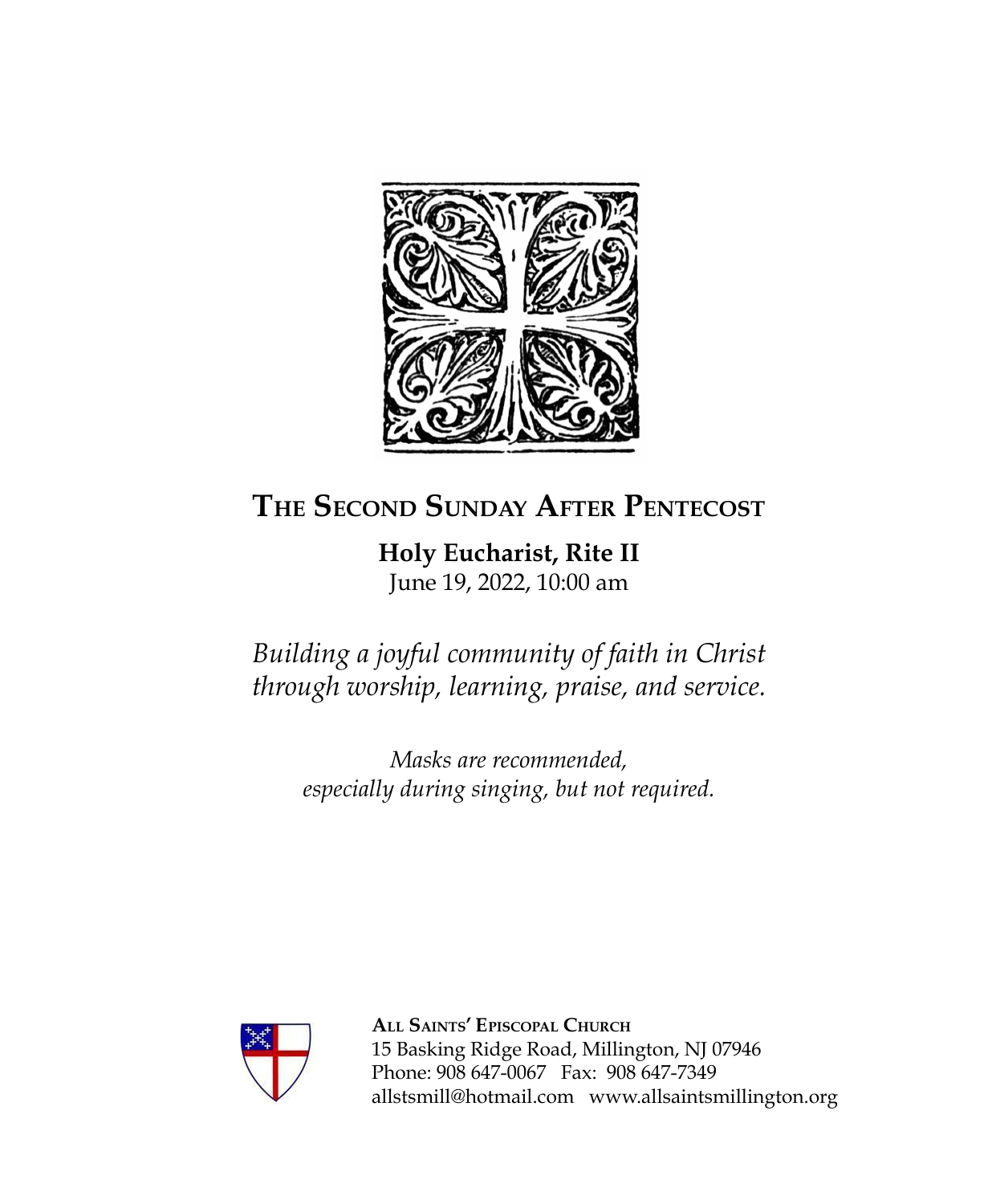*We are glad that you are here to worship with us today. Please take the time before the service for silent prayer and meditation. Let us know more about you by signing the guest book near the front door. We welcome you to be part of our programs & community life.*

> *The service is found in the red Book of Common Prayer. Hymns are found in the blue Hymnal 19*82.

#### **Our Ministers Today**

**Usher:** Roger Mederos, Dave Pagliaro **Lector:** Parker Godwin **Lay Eucharistic Minister:** Tom Hackett **Altar Guild:** Suzanne Kosempel, Betty Mather

#### **Parish Calendar**

**Daily** - Compline (Bedtime Prayers), 9:30pm on Facebook Live

**Monday & Thursday -** Parish Office open, 10am-5:30pm **Monday, 6/20** - Finance Committee, 7:15pm **Tuesday, 6/21 -** Vestry Meeting, 7:15pm on Zoom **Wednesday, 6/22** - Bible Study, 10:15am on Zoom **Thursday, 6/23** - Office Angels, 2pm in the Rath House **Saturday, 6/25** - Memorial Service for Cecelia McGrath, 11 am at Grace Church, Madison. NJ

| Clergy, Vestry and Staff                      |                                            |  |  |
|-----------------------------------------------|--------------------------------------------|--|--|
| <b>Rector:</b> The Rev. Victoria Geer McGrath | <b>Clerk: Janet Gibbs</b>                  |  |  |
| Wardens: Wendy Clarkson & Linda Kestler       | Treasurer: Bob Jackson                     |  |  |
| Vestry: Barbara Barbeau, Steve Kowalik, Janet | <b>Music Director:</b> Alison Siener Brown |  |  |
| Gibbs, Anthony Saitta, Waring Webb            | <b>Administrator:</b> Susie Harris         |  |  |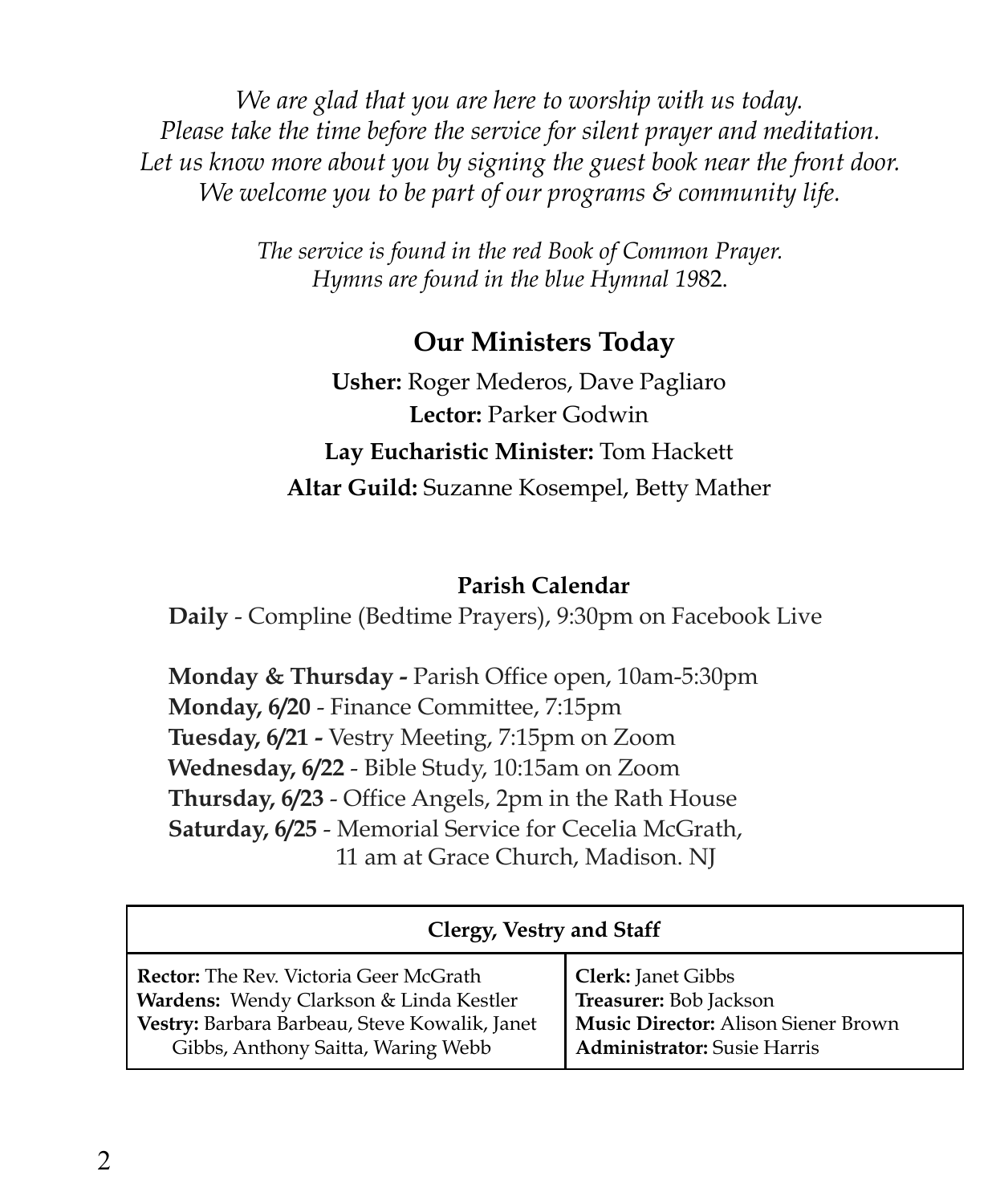### **THE WORD OF GOD**

Prelude *Rhosymedre* Ralph Vaughan Williams **Processional Hymn 587,** *Our Father, by whose name* RHOSYMEDRE The Opening Acclamation and the Second BCP, p. 355 The Collect for Purity **Gloria S-280** *all service music is found on the blue card in your pew*

The Collect of the Day The Lord be with you. **And also with you.**

Let us pray.

O Lord, make us have perpetual love and reverence for your holy Name, for you never fail to help and govern those whom you have set upon the sure foundation of your loving-kindness; through Jesus Christ our Lord, who lives and reigns with you and the Holy Spirit, one God, for ever and ever. **Amen.**

The Collect for Father's Day

The Lessons

The First Reading: A reading from the prophet Isaiah. Isaiah 65:1-9

The Lord spoke: I was ready to be sought out by those who did not ask, to be found by those who did not seek me. I said, "Here I am, here I am," to a nation that did not call on my name. I held out my hands all day long to a rebellious people, who walk in a way that is not good, following their own devices; a people who provoke me to my face continually, sacrificing in gardens and offering incense on bricks; who sit inside tombs, and spend the night in secret places; who eat swine's flesh, with broth of abominable things in their vessels; who say, "Keep to yourself, do not come near me, for I am too holy for you."

These are a smoke in my nostrils, a fire that burns all day long. See, it is written before me: I will not keep silent, but I will repay; I will indeed repay into their laps their iniquities and their ancestors' iniquities together, says the Lord; because they offered incense on the mountains and reviled me on the hills, I will measure into their laps full payment for their actions.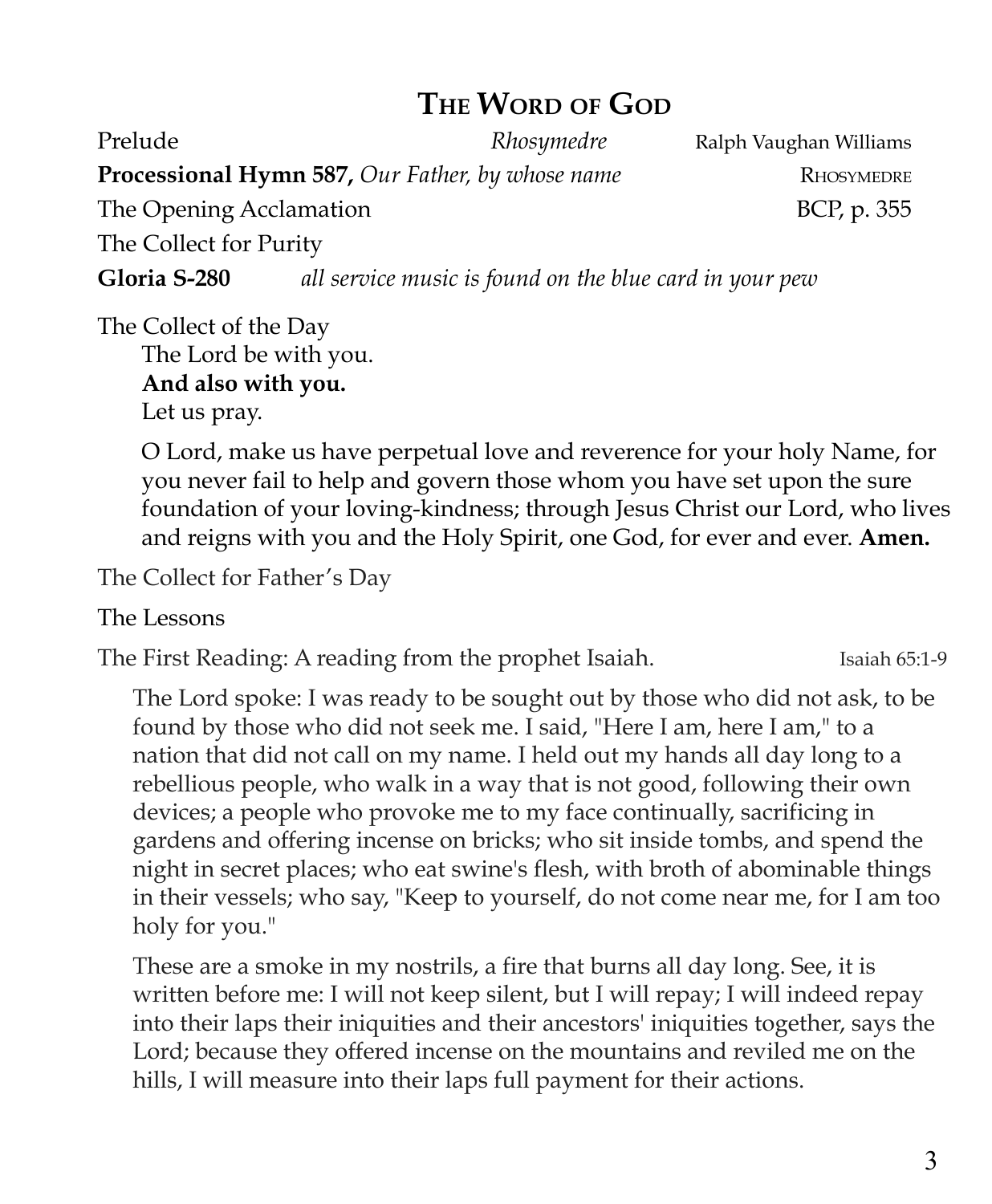Thus says the Lord: As the wine is found in the cluster, and they say, "Do not destroy it, for there is a blessing in it, "so I will do for my servants' sake, and not destroy them all. I will bring forth descendants from Jacob, and from Judah inheritors of my mountains; my chosen shall inherit it, and my servants shall settle there.

The Word of the Lord. **Thanks be to God.**

#### **Psalm 22:18-27** *read antiphonally by whole verse*

- 18 Be not far away, O Lord; \* you are my strength; hasten to help me.
- 19 **Save me from the sword, \* my life from the power of the dog.**
- 20 Save me from the lion's mouth, \* my wretched body from the horns of wild bulls.
- 21 **I will declare your Name to my brethren; \* in the midst of the congregation I will praise you.**
- 22 Praise the Lord, you that fear him; \* stand in awe of him, O offspring of Israel; all you of Jacob's line, give glory.
- 23 **For he does not despise nor abhor the poor in their poverty; neither does he hide his face from them; \* but when they cry to him he hears them.**
- 24 My praise is of him in the great assembly; \* I will perform my vows in the presence of those who worship him.
- 25 **The poor shall eat and be satisfied, and those who seek the Lord shall praise him: \***
	- **"May your heart live for ever!"**
- 26 All the ends of the earth shall remember and turn to the Lord, \* and all the families of the nations shall bow before him.
- 27 **For kingship belongs to the Lord; \* he rules over the nations.**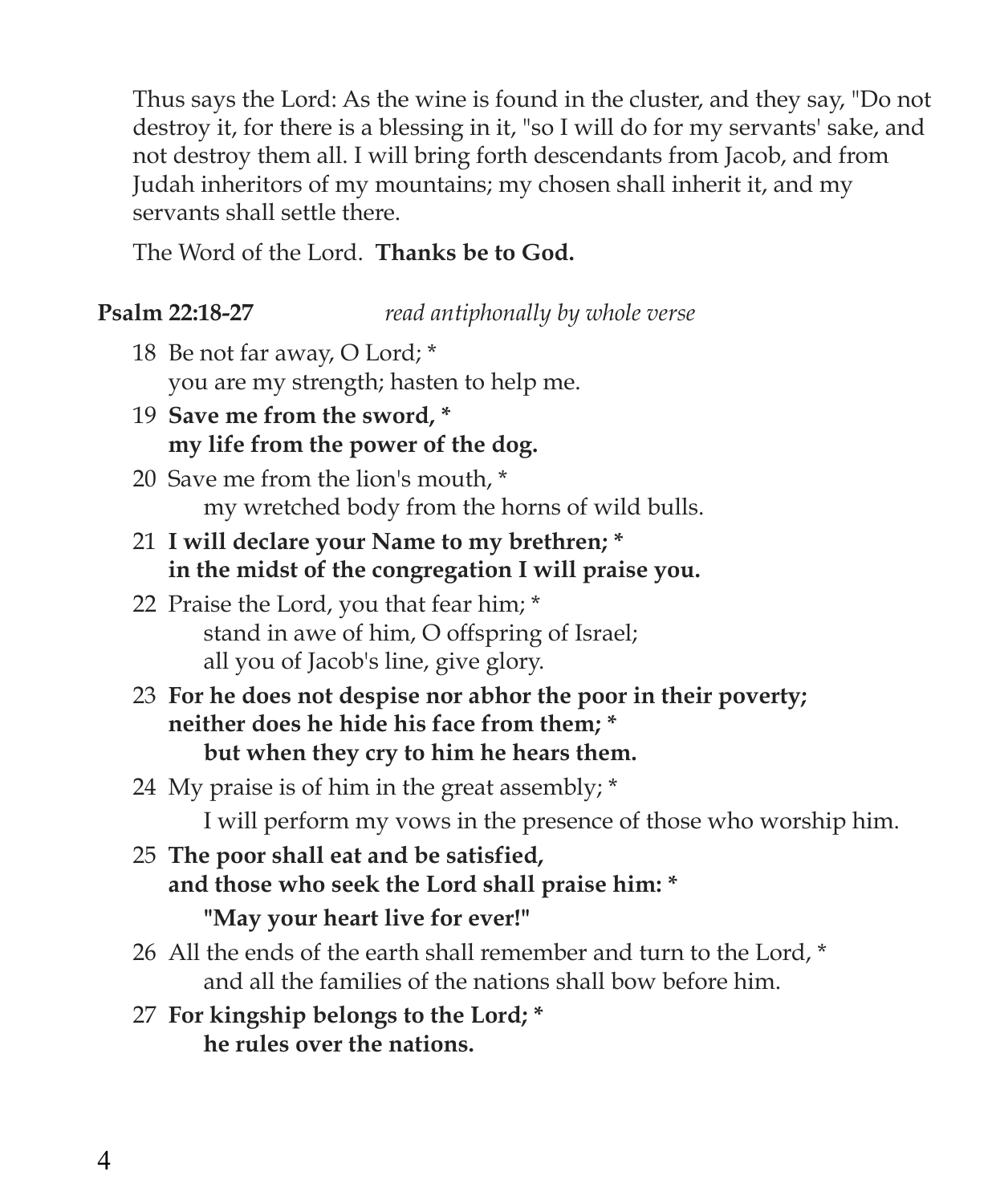The Second Reading: A reading from the Letter of Paul to the Galatians. Galatians 3:23-29

Now before faith came, we were imprisoned and guarded under the law until faith would be revealed. Therefore the law was our disciplinarian until Christ came, so that we might be justified by faith. But now that faith has come, we are no longer subject to a disciplinarian, for in Christ Jesus you are all children of God through faith. As many of you as were baptized into Christ have clothed yourselves with Christ. There is no longer Jew or Greek, there is no longer slave or free, there is no longer male and female; for all of you are one in Christ Jesus. And if you belong to Christ, then you are Abraham's offspring, heirs according to the promise.

The Word of the Lord. **Thanks be to God.**

#### **Sequence Hymn 567,** *Thine arm, O Lord in days of old* ST. MATTHEW

The Holy Gospel of our Lord Jesus Christ according to Luke. Luke 8:26-39 **Glory to you, Lord Christ.**

Jesus and his disciples arrived at the country of the Gerasenes, which is opposite Galilee. As he stepped out on land, a man of the city who had demons met him. For a long time he had worn no clothes, and he did not live in a house but in the tombs. When he saw Jesus, he fell down before him and shouted at the top of his voice, "What have you to do with me, Jesus, Son of the Most High God? I beg you, do not torment me"–for Jesus had commanded the unclean spirit to come out of the man. (For many times it had seized him; he was kept under guard and bound with chains and shackles, but he would break the bonds and be driven by the demon into the wilds.) Jesus then asked him, "What is your name?" He said, "Legion"; for many demons had entered him. They begged him not to order them to go back into the abyss.

Now there on the hillside a large herd of swine was feeding; and the demons begged Jesus to let them enter these. So he gave them permission. Then the demons came out of the man and entered the swine, and the herd rushed down the steep bank into the lake and was drowned.

When the swineherds saw what had happened, they ran off and told it in the city and in the country. Then people came out to see what had happened,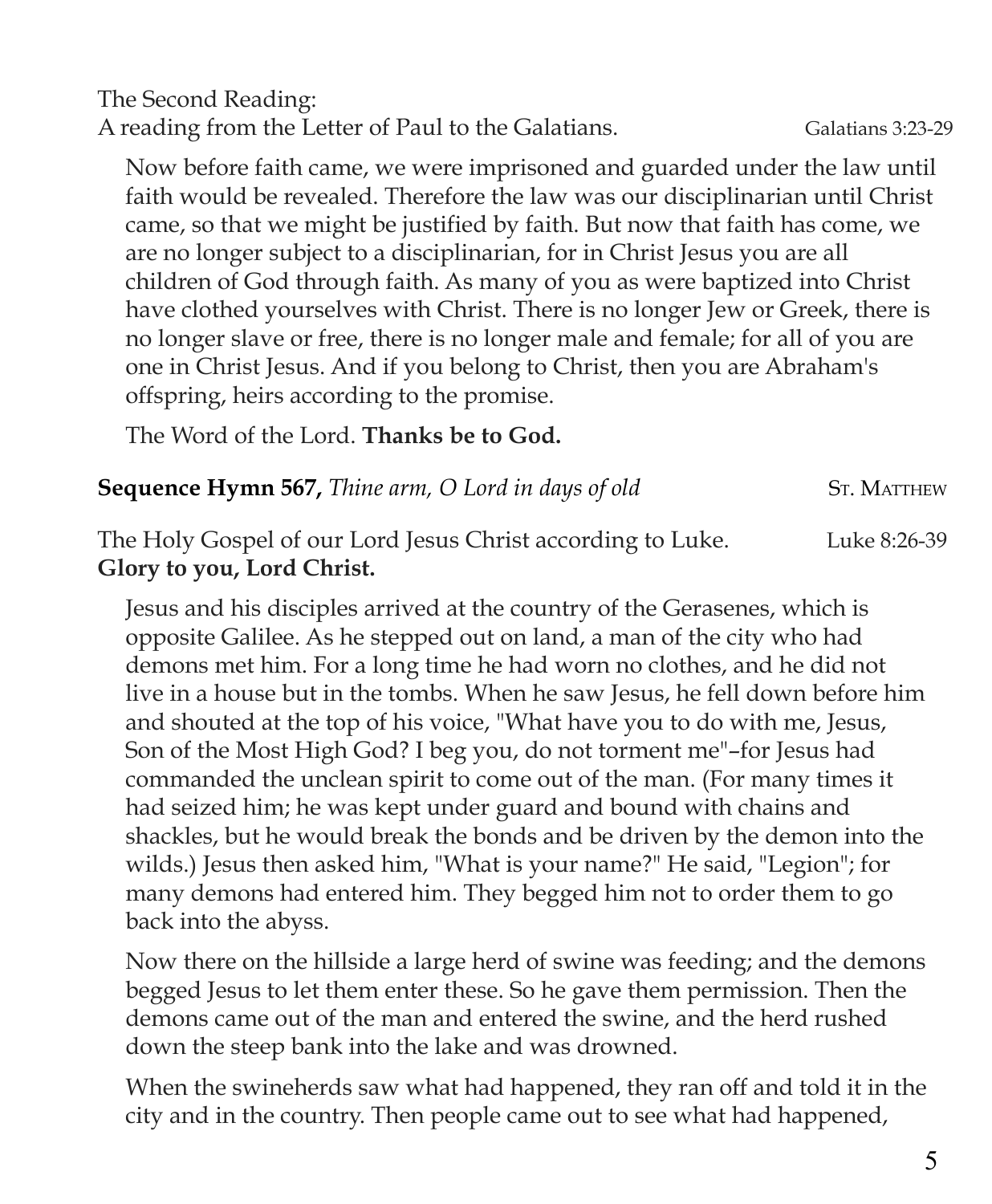and when they came to Jesus, they found the man from whom the demons had gone sitting at the feet of Jesus, clothed and in his right mind. And they were afraid. Those who had seen it told them how the one who had been possessed by demons had been healed. Then all the people of the surrounding country of the Gerasenes asked Jesus to leave them; for they were seized with great fear. So he got into the boat and returned. The man from whom the demons had gone begged that he might be with him; but Jesus sent him away, saying, "Return to your home, and declare how much God has done for you." So he went away, proclaiming throughout the city how much Jesus had done for him.

The Gospel of the Lord. **Praise to you, Lord Christ.**

| The Sermon                          |                                                    | The Rev. Victoria Geer McGrath |
|-------------------------------------|----------------------------------------------------|--------------------------------|
| The Nicene Creed                    |                                                    | BCP, p. 358                    |
| The Prayers of the People, Form III |                                                    | BCP, p. 387                    |
| The Confession and Absolution       |                                                    | BCP, p. 360                    |
| The Peace                           | Please exchange God's Peace without shaking hands. |                                |

*Welcome and Parish Announcements*

## **THE HOLY COMMUNION**

| <b>Offertory Music</b>                       | All Nature Sings | Alfred V. Fedak              |
|----------------------------------------------|------------------|------------------------------|
| The Doxology, Hymn 380 v. 3                  |                  | OLD $100^{\text{th}}$        |
| The Great Thanksgiving: Eucharistic Prayer C |                  | BCP, p. 369                  |
| Sursum Corda S-120                           |                  |                              |
| Sanctus S-129                                |                  | Robert Powell                |
| The Great Amen S-146                         |                  | McNeil Robinson II (b. 1943) |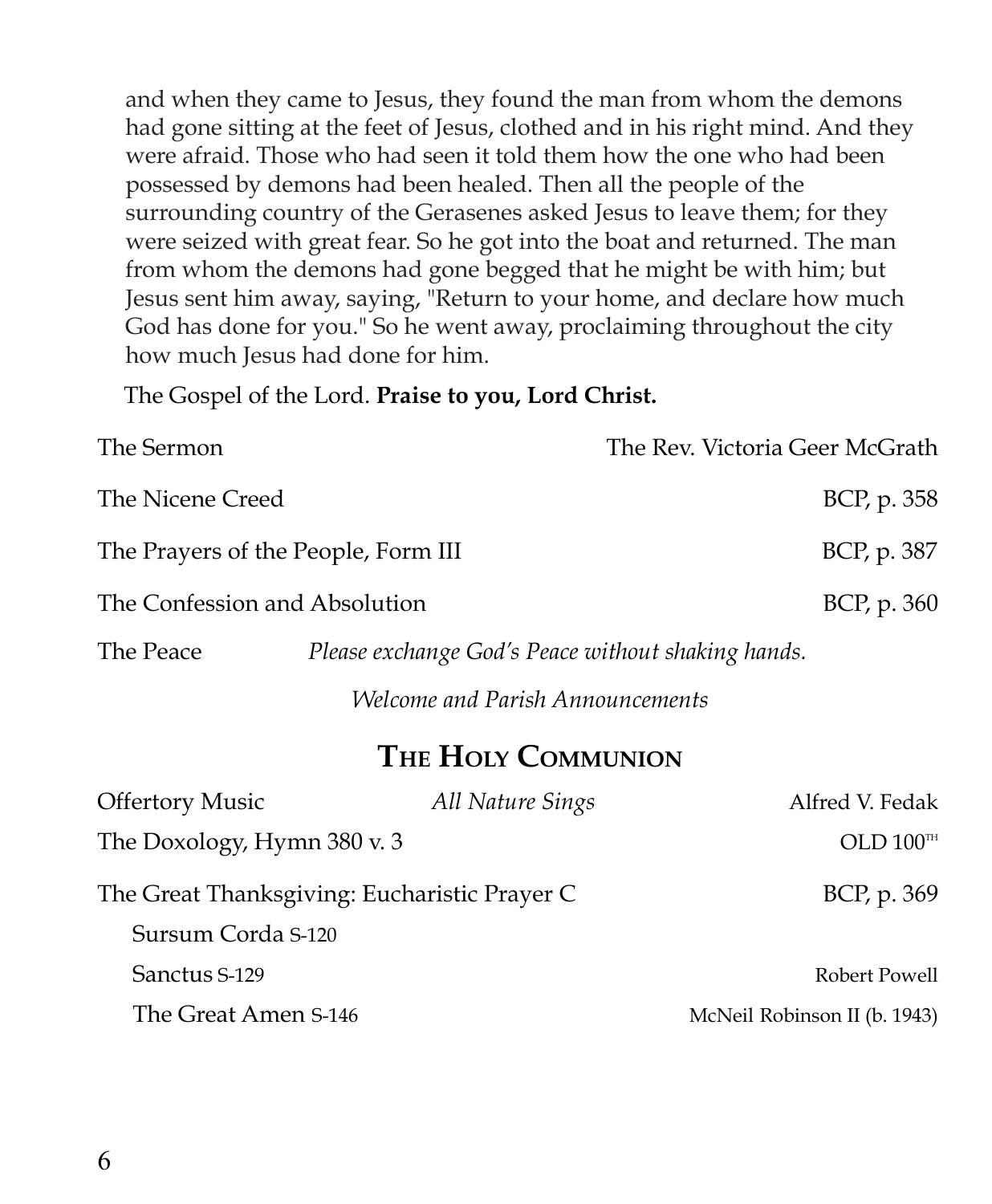#### The Lord's Prayer BCP, p. 364

The Breaking of the Bread

*Presider* Alleluia. Christ our passover is sacrificed for us.

*People* **Therefore let us keep the feast. Alleluia.**

*All baptized Christians are invited to receive the Body and Blood of Christ in Communion* which will be offered as both bread and wine. But if you receive only the bread or the wine, *all the spiritual benefits of the Sacrament are fully conveyed.*

Post-Communion Prayer BCP, p. 365 The Blessing **Recessional Hymn 388,** *O worship the King, all glorious above!* HANOVER The Dismissal Postlude *Hanover* Charles Callahan

> *Thank you for being with us today. May God's blessings be with you as you go forth from this place.*

*New to All Saints'? Want to stay in touch? Please sign the guest book next to the front door and be sure to leave your e-mail, phone, and address. Thanks!*

*Today's service music is from The Hymnal 1982, © 1985 the Church Pension Fund. All rights reserved. Used by permission of Church Publishing Incorporated, New York, NY*